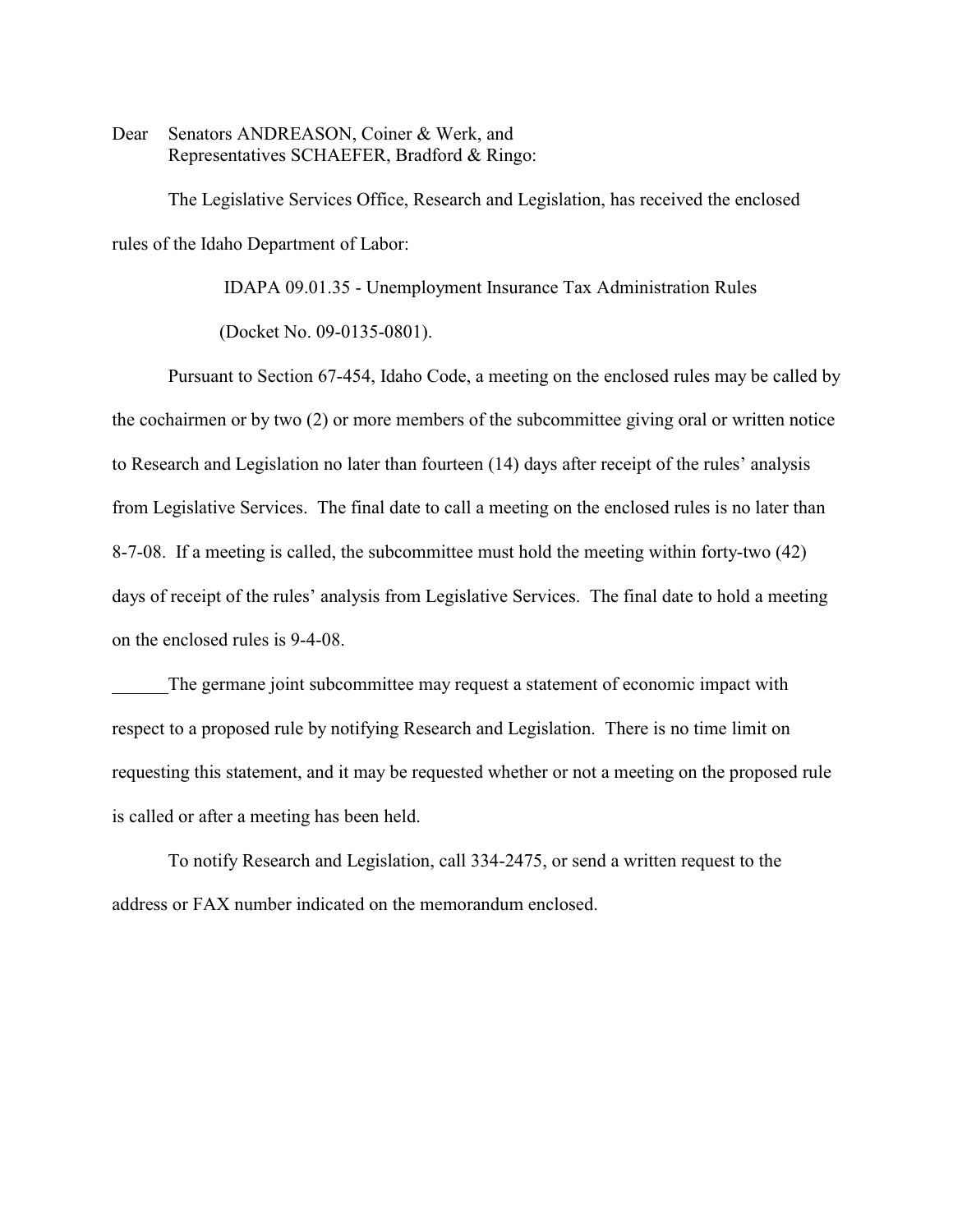# **MEMORANDUM**

- TO: Subcommittees for Administrative Rules Review of the Senate Commerce and Human Resources Committee and the House Commerce and Human Resources Committee
- FROM: Eric Milstead, Principal Research Analyst
- DATE: July 18, 2008
- SUBJECT: Idaho Department of Labor IDAPA 09.01.35 Unemployment Insurance Tax Administration Rules (Docket No. 09-0135-0801)

The Idaho Department of Labor has submitted notice of proposed rulemaking at IDAPA 09.01.35 -- Unemployment Insurance Tax Administration Rules. The proposed rule provides two changes: it provides the office hours and mailing address for the Department of Labor in Boise; and it revises a term in Section 221.01 to make the rule consistent with applicable Idaho Code. (See, Section 72-1351A(5)(d).)

The proposed rule appears to be within the authority granted to the Department under Section 72-1333, Idaho Code.

cc: Don Arnold, Bureau Chief, Unemployment Insurance Compliance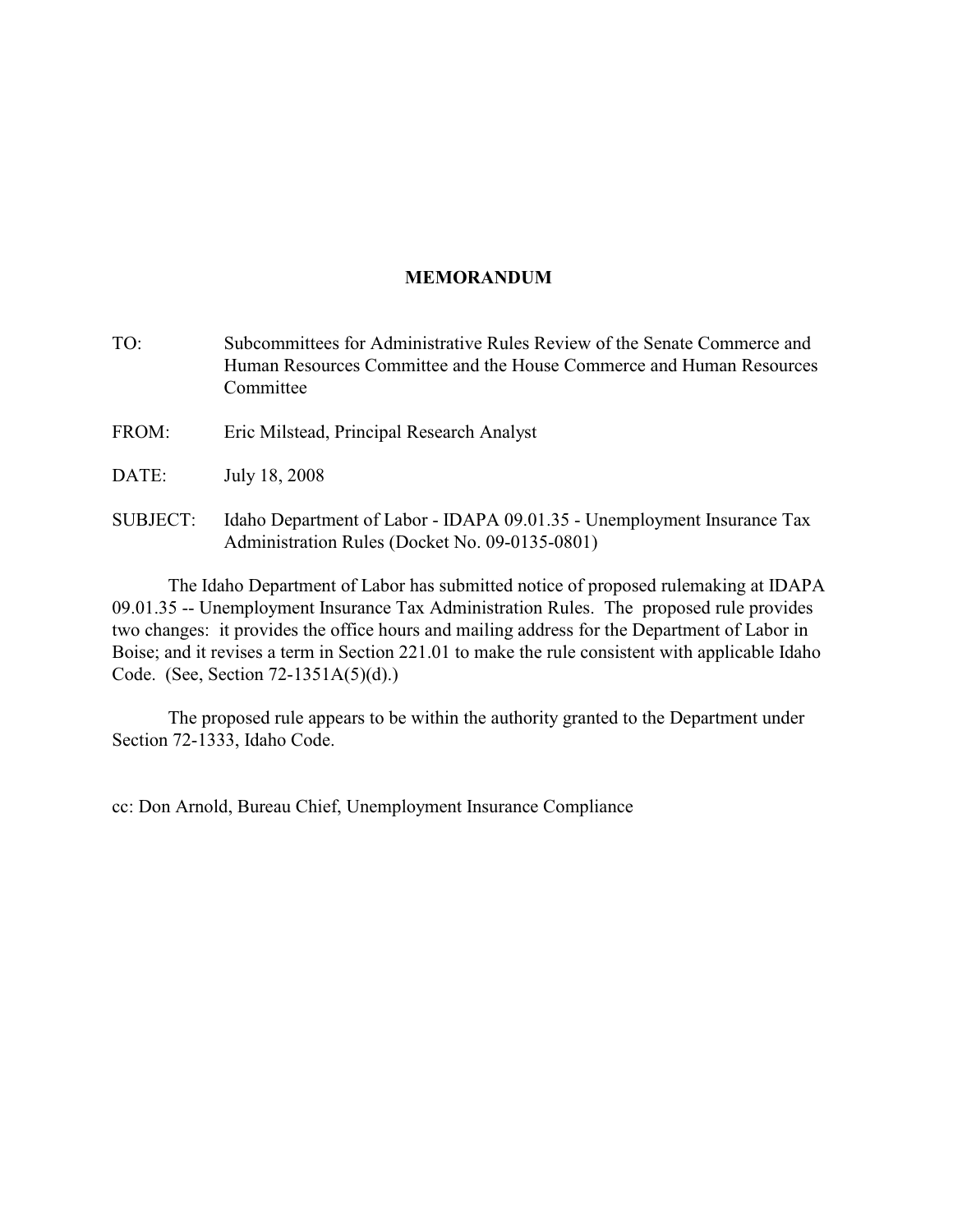# **IDAPA 09 - DEPARTMENT OF LABOR 09.01.35 - UNEMPLOYMENT INSURANCE TAX ADMINISTRATION RULES**

## **DOCKET NO. 09-0135-0801**

## **NOTICE OF RULEMAKING - PROPOSED RULE**

**AUTHORITY:** In compliance with Section 67-5221(1), Idaho Code, notice is hereby given that this agency has initiated proposed rulemaking procedures. The action is authorized pursuant to Section 72-1333, Idaho Code.

**PUBLIC HEARING SCHEDULE:** Public hearing(s) concerning this rulemaking will be scheduled if requested in writing by twenty-five (25) persons, a political subdivision, or an agency, not later than August 20, 2008.

The hearing site(s) will be accessible to persons with disabilities. Requests for accommodation must be made not later than five  $(5)$  days prior to the hearing, to the agency address below.

**DESCRIPTIVE SUMMARY:** The following is a nontechnical explanation of the substance and purpose of the proposed rulemaking:

IDAPA 09.01.35.221.01 is being changed to delete "continuity of business activity" and insert "transfer of trade or business" to accurately reflect statutory language found in Section 72-1351A, Idaho Code. The statutory reference in this section is also being changed to Section 72-1351A, Idaho Code.

**FEE SUMMARY:** The following is a specific description of the fee or charge imposed or increased: N/A

**FISCAL IMPACT:** The following is a specific description, if applicable, of any negative fiscal impact on the state general fund greater than ten thousand dollars (\$10,000) during the fiscal year resulting from this rulemaking: There will be no impact on the general fund as a result of this rule change.

**NEGOTIATED RULEMAKING:** Pursuant to IDAPA 04.11.01.811, negotiated rulemaking was not conducted because the agency determined it was not feasible due to of the simple nature of the change.

**ASSISTANCE ON TECHNICAL QUESTIONS, SUBMISSION OF WRITTEN COMMENTS:** For assistance on technical questions concerning the proposed rule, contact Don Arnold, Unemployment Insurance Compliance Bureau Chief, (208) 332-3570 ext. 3258.

Anyone may submit written comments regarding this proposed rulemaking. All written comments must be directed to the undersigned and must be delivered on or before August 27, 2008.

DATED this 3rd of July, 2008.

Don Arnold Unemployment Insurance Compliance Bureau Chief Department of Labor 317 W. Main St., Boise, ID 83735 (208) 332-3570 ext. 3258 Fax: (208) 334-6301

## **THE FOLLOWING IS THE TEXT OF DOCKET NO. 09-0135-0801**

#### **004. INCORPORATION BY REFERENCE.**

There are no documents that have been incorporated by reference into this rule. ()